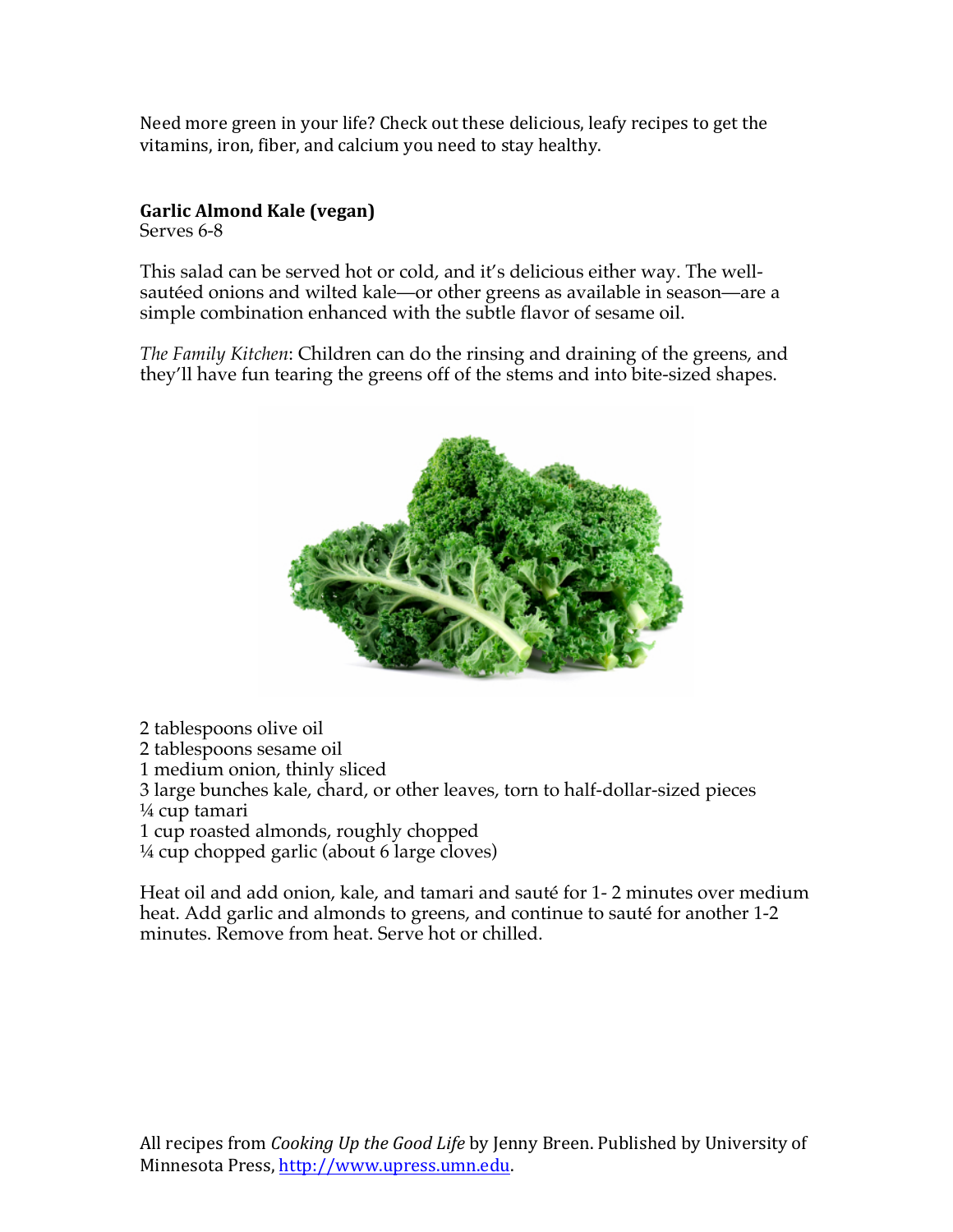**Early Greens with Miso Dressing and Toasted Almonds (vegan)**  Serves 8 to 10



People love this combination of sweet and spicy, savory and sour. The dressing is also delicious on just about any vegetable or proteins like tofu and fish.

*The Family Kitchen*: Crushing almonds can be fun. You don't need to use a knife or a tool at all. My favorite way to do it is under the bottom of a jar. Kids can also use a rolling pin.

2 lbs. assorted early greens (arugula, mustard, spinach, etc.), washed and dried 2 medium onions OR 2 washed leeks, sliced 6 cloves garlic, minced 1 inch ginger, peeled and minced 2 tablespoons olive oil 2 tablespoons toasted sesame oil 2 cups sliced or crushed almonds, toasted *Miso Dressing:* 1/3 cup rice vinegar

2 tablespoons honey or maple syrup 2 tablespoons stone ground mustard

- ½ cup miso paste
- 2 tablespoons toasted sesame oil
- 1/3 cup olive oil
- 2 teaspoons tamari

Heat oils in saucepan, add onions and sauté for 2-3 minutes until soft, then add garlic and ginger. Add the greens by the handful, stirring constantly. Sauté until all the greens are added and they have wilted into a bright green (about 2 minutes). Remove immediately from heat and place in a large bowl. Allow the mixture to cool, and add the toasted almonds. In a small bowl, whisk together all the dressing ingredients, then toss with vegetable mixture.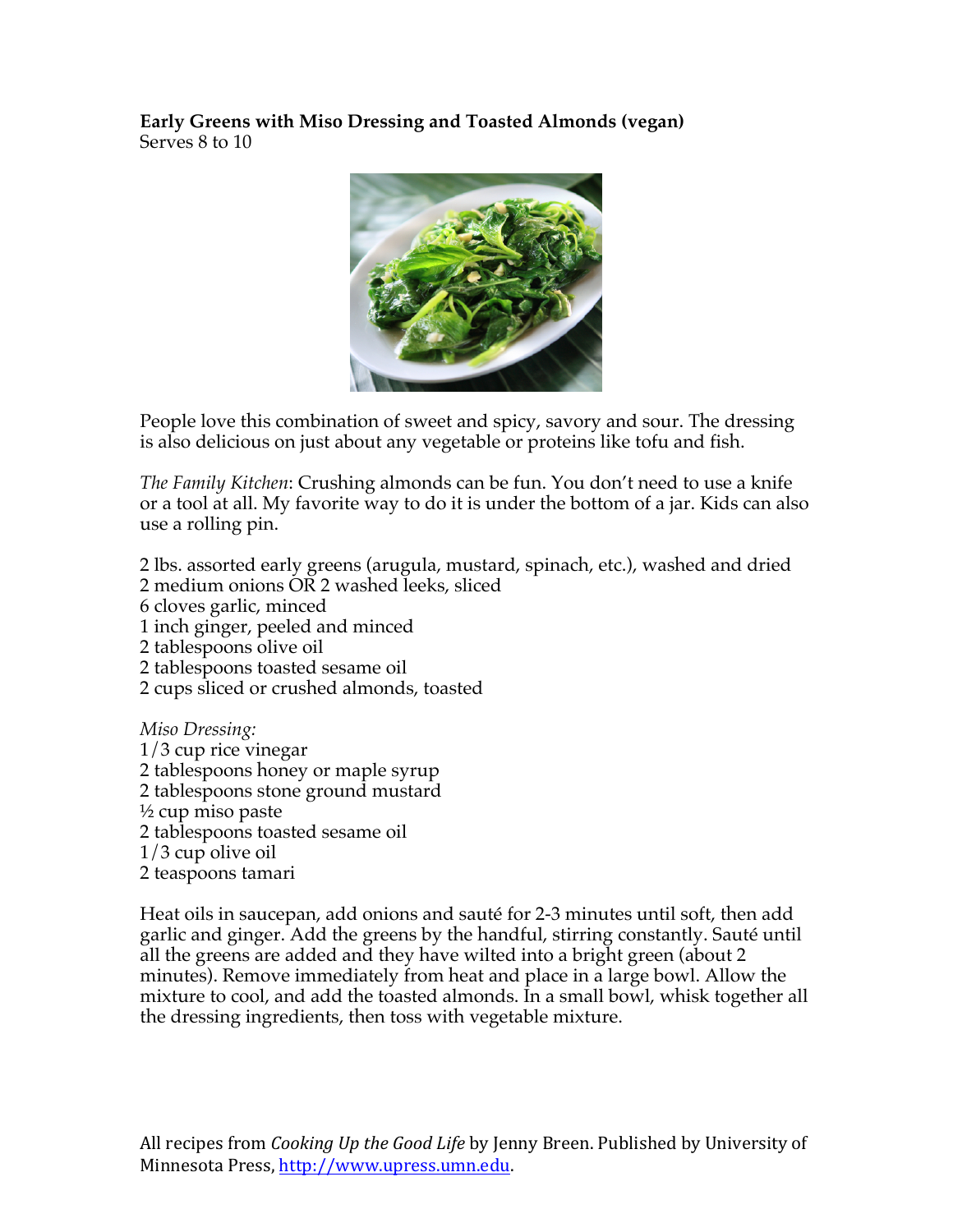**Brussels Sprouts with Honey Horseradish Sauce (vegan, except honey)** Serves 8 to 10



Brussels sprouts are like fun little mini-cabbages—slightly bitter and light and leafy at the same time. This sauce is what makes them work here. The sprouts, combined with the steady flavor of potato, are the perfect vehicle for this beautiful balance of spicy and sweet.

1 lb. Brussels sprouts, halved 3 medium sweet potatoes, cleaned and sliced thinly 2 leeks, cleaned and sliced thinly 2 tablespoons olive oil

*Horseradish sauce:* ¼ cup olive oil ¼ cup mustard  $\frac{1}{4}$  cup horseradish 2/3 cup honey ¼ cup cider vinegar 4 cloves garlic, minced 1 inch ginger, minced ½ teaspoon salt

Preheat oven to 385°F. Combine sauce ingredients and set aside. Clean and cut Brussels sprouts, sweet potatoes, and leeks and coat with olive oil. Place in large baking pan, pour sauce over vegetables, and coat well. Bake for about 20 minutes, until vegetables are tender and brightly colored.